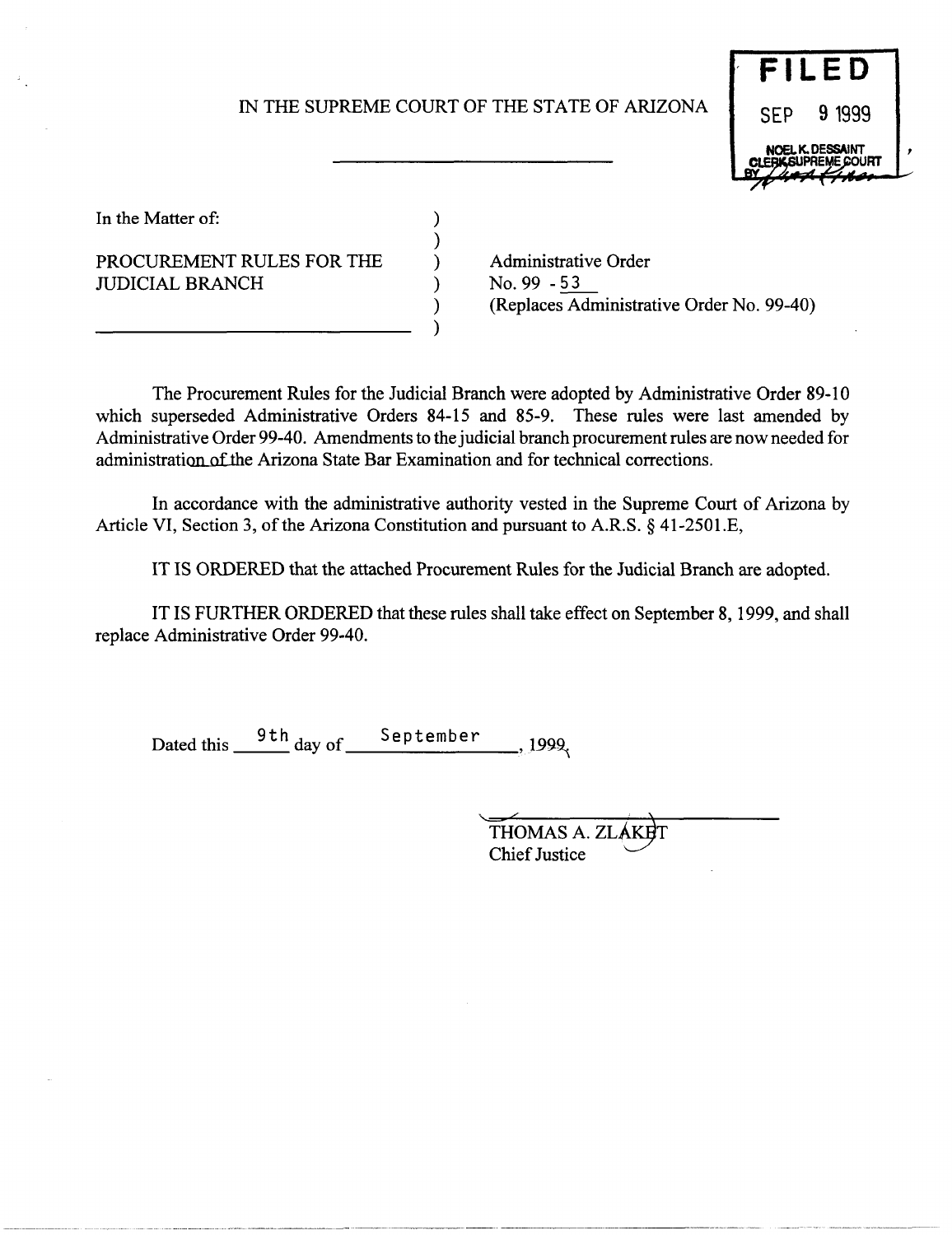## **PROCUREMENT RULES FOR THE JUDICIAL BRANCH**

#### **Purpose:**

- 1. The purposes of these rules are to:
	- 1.1 Establish a procurement policy for the Judicial Branch.
	- 1.2 Allow for the continued development of procurement policies and practices for the Arizona Judicial Branch.
	- 1.3 Make as consistent as possible the procurement policies and practices among the various courts operating under this policy.
	- 1.4 Provide for public confidence in the procedures followed in public procurement and safeguards for the maintenance of a judicial branch procurement system of quality and integrity.
	- 1.5 Provide for the fair and equitable treatment of all persons who deal with the procurement system of the Arizona Judicial Branch.
	- 1.6 Provide economies, where possible, in Judicial Branch procurement activities and maximize to the fullest extent practicable the purchasing value of public monies of the State.
	- 1.7 Foster effective competition within the free enterprise system regarding Judicial Branch procurement requirements.
	- 1.8 Obtain in a cost effective and responsive manner the material, services and construction required by the Arizona Judicial Branch in order to better serve the State's residents and businesses and to allow for the timely implementation of judicial department responsibilities.

## **Application and Exceptions:**

- 2. These rules apply to the Arizona Supreme Court, the Arizona Courts of Appeals, the Commission on Judicial Conduct, and the Commissions on Appellate and Trial Court Appointments. As used in these rules, the term "Judicial Branch Unit" means any of the abovenamed courts and commissions.
- 3. These Rules apply to the Arizona Superior Court, the Justice of the Peace Courts, and the Municipal Courts if adopted by the Presiding Judge of the Superior Court in the county. As used in these rules, the term "Judicial Branch Unit" means any of the above-named courts if adopted by the Presiding Judge of the Superior Court in the county for that court.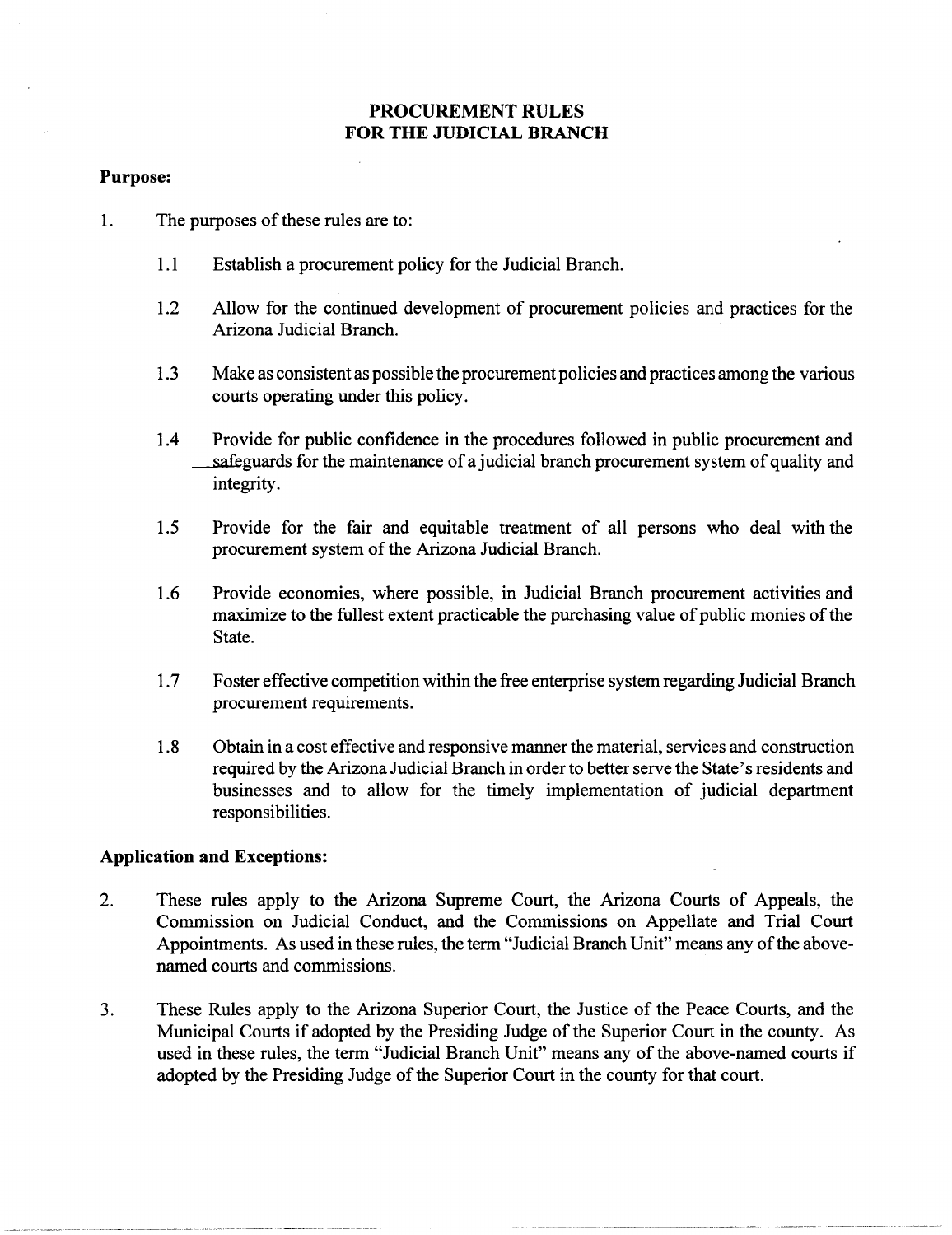If these Rules are not adopted, the Presiding Judge of the Superior Court shall have forwarded to the Administrative Office of the Courts a copy of the county or city procurement rules/policies/procedures under which each court in the county will operate. The county or city procurement rules/policies/procedures on file with the Administrative Office should be substantially equivalent to the State procurement rules or these Judicial Branch procurement rules, and shall be kept current at all times.

- 4. These rules apply to every procurement requiring expenditure of public monies except:
	- 4.1 state subsidies, grants contracts, interagency agreements, intergovernmental agreements, or similar financial agreements between the Supreme Court, any political subdivision, and any court of the Arizona Judiciary or any financial agreement made pursuant to law, the Arizona Constitution, or other order or rule of the Arizona Supreme Court.
	- 4.2 contracts or agreements entered into by the Arizona Supreme Court pursuant to A.R.S. § 12-108(A) to have published and printed the report of decisions of the Arizona Supreme Court and Court of Appeals.
	- 4.3 other published and printed material related to the Arizona Supreme Court's constitutional rule-making authority, administrative supervision over all the courts of the State, and any other constitutional responsibility.
	- 4.4 leases of real property and space leases or rentals.
	- 4.5 contracts or agreements entered into with the National Center for State Courts.
	- 4.6 agreements negotiated by legal counsel representing the Judicial Branch in settlement of litigation or threatened litigation.
	- 4.7 contracts or agreements for preparation, administration, or grading of the Arizona State Bar Examination.
- 5. A Judicial Branch Unit may enter into intergovernmental and interagency agreements for purposes of intergovernmental procurement. For purposes of these rules and where applicable and consistent with these rules, the provisions of A.R.S. § 41-2631 through 41-2637 may be applied when suitable.
- 6. A Judicial Branch Unit may purchase from contracts awarded by the State of Arizona or other federal, state, or local agencies if equivalent public bidding requirements have been followed.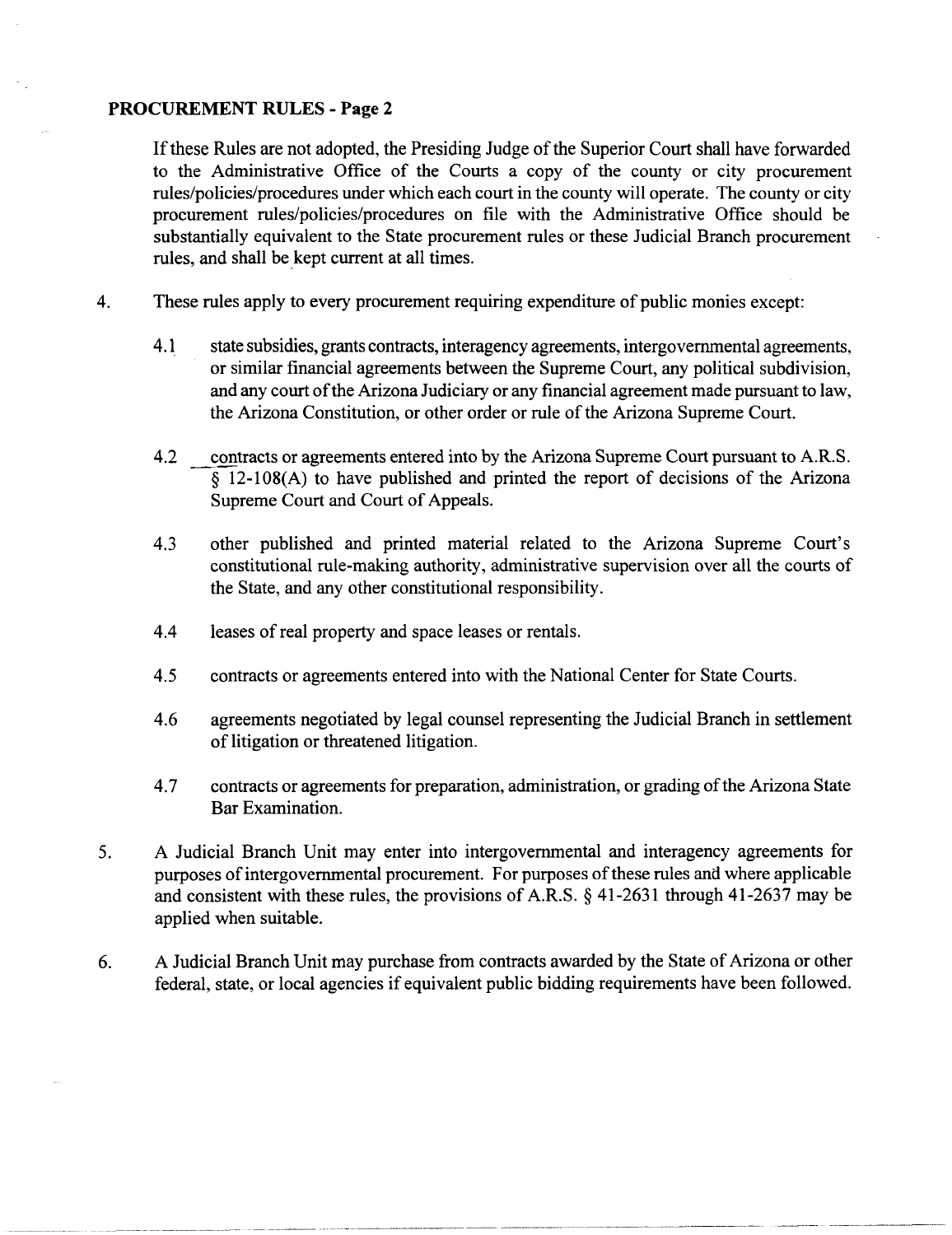### **Definitions:**

- 7. For purposes of these rules and where applicable and consistent with these rules, the definitions contained in A.R.S. § 41-2503 may be applied when suitable. In addition, the following definitions are adopted:
	- 7.1 "Respective designee" means the Administrative Director of the Courts for the Arizona Supreme Court, including all budgets under its supervision, the Clerks of the Court for the Courts of Appeals, the Presiding Judges for the Superior Courts, and the Executive Director for the Commission on Judicial Conduct.
	- 7.2 "Person," in addition to the definition contained in ARS § 41-2503(15), shall also include all courts subject to the Supreme Court's administrative supervision pursuant to Article VI, Section 3 of the Arizona Constitution.
	- 7.3 "Days" mean calendar days and shall be computed pursuant to ARS § 1-243.
	- 7.4 "Legal counsel" means a person licensed as an attorney pursuant to Rule 27 of the Arizona Rules of the Supreme Court.
	- 7.5 "May" denotes the permissive.
	- 7.6 "Shall" denotes the imperative.
	- 7.7 "Chief Justice" means the Chief Justice of the Arizona Supreme Court.
	- 7.8 "Chief Judge" means the Chief Judge of each division (Division One and Two) of the Arizona Court of Appeals.
	- 7.9 "Presiding Judge" means the presiding judge of the Superior Court in each county.
	- 7.10 "Administrative Director" means the Administrative Director ofthe Courts.
	- 7.11 "Clerks of the Court" means the Clerk of the Court for each division of the Arizona Court of Appeals.
	- 7.12 "Executive Director" means the Executive Director for the Commission on Judicial Conduct.
	- 7.13 "Commission Chairman" means the Chairman of the Commission on Judicial Conduct.
	- 7.14 "Small business" means a business organized for profit not dominant in their field of operation with average gross receipts for the prior three fiscal years of less than \$4.0 million or employing fewer than 500 employees. Small business status is presumed if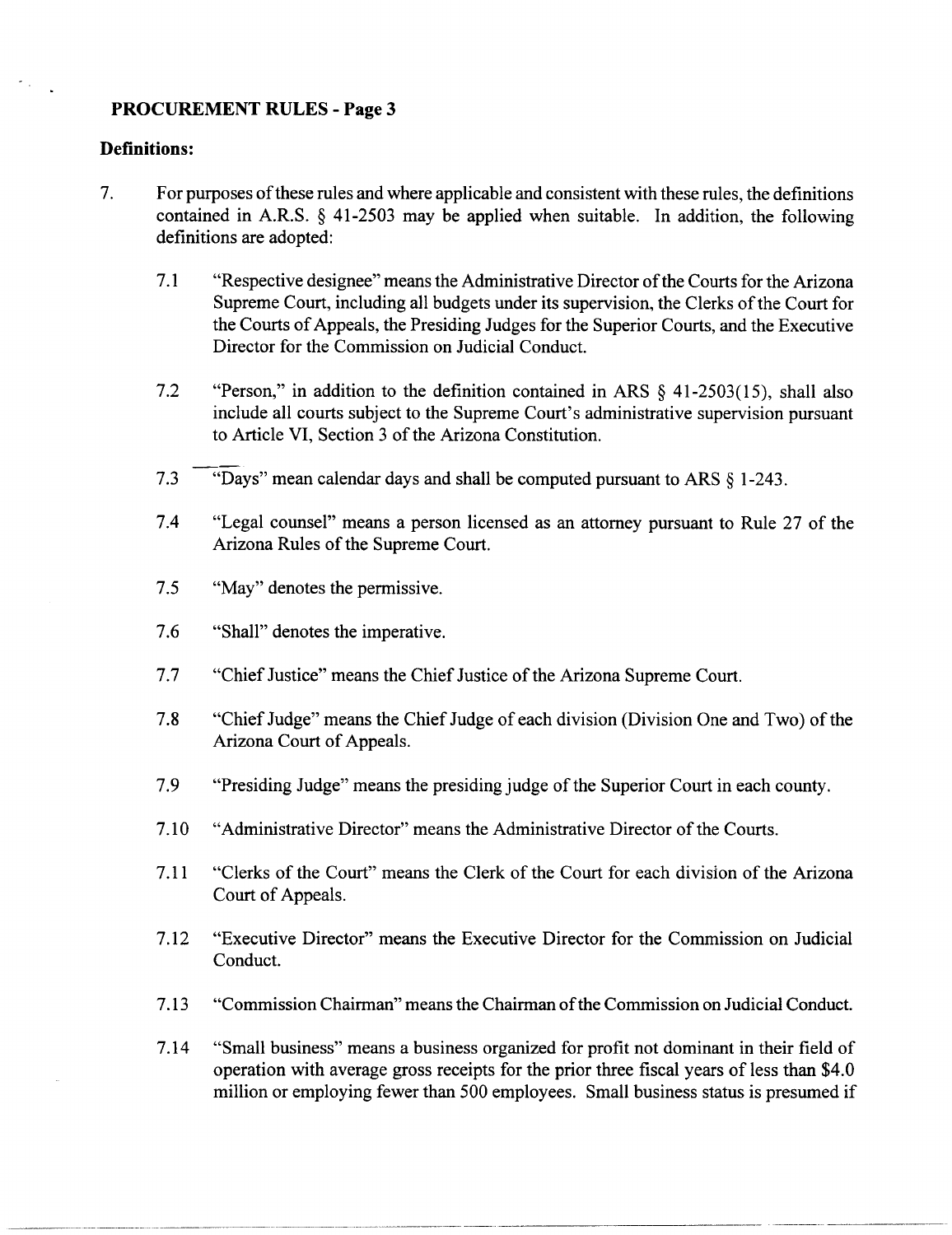the business is registered on the list of small businesses maintained by the State Procurement Office.

- 7.15 "Specification" means any description of the physical or functional characteristics, or of the nature of a material, service or construction item. Specification may include a description of any requirement for inspecting, testing or preparing a material, service or construction item for delivery.
- 7.16 "Cost-reimbursement contract" means a contract under which a contractor is reimbursed for costs which are allowable and allocable in accordance with the contract terms and the provisions of this code, and a fee, if any.
- 7.17 "Cost-plus-a-percentage-of-cost contract" means a contract in which, prior to the completion of the work, the parties agree that the contractor's fee will be a predetermined percentage of the total cost of the work when the cost is unknown and not subject to a formula or other limitations.

### **Administration:**

- 8. The respective designee may adopt other administrative practices and procedures, consistent with these rules, governing the procurement and management of all materials, services and construction to be procured by the Judicial Branch Unit, including the disposal of materials.
- 9. The respective designee for each Judicial Branch Unit shall serve as its central procurement officer.
- 10. Except as otherwise provided in these rules, the respective designee for each Judicial Branch Unit shall, in accordance with these rules:
	- 10.1 Procure or supervise all procurement.
	- 10.2 Establish guidelines for the management of all inventories of materials.
	- 10.3 Sell, trade, or otherwise dispose of surplus materials.

## **Surplus Property:**

11. All equipment or materials to be disposed of by a Judicial Branch Unit will be through the Department of Administration Surplus Property Management Office or through a designated local government property disposition office, unless the respective designee of the Judicial Branch Unit determines in writing that the equipment or materials may be exchanged for an item of equal or greater value, or if in the process of a procurement under these rules may receive a cost reduction for the "trade-in" of the equipment or materials.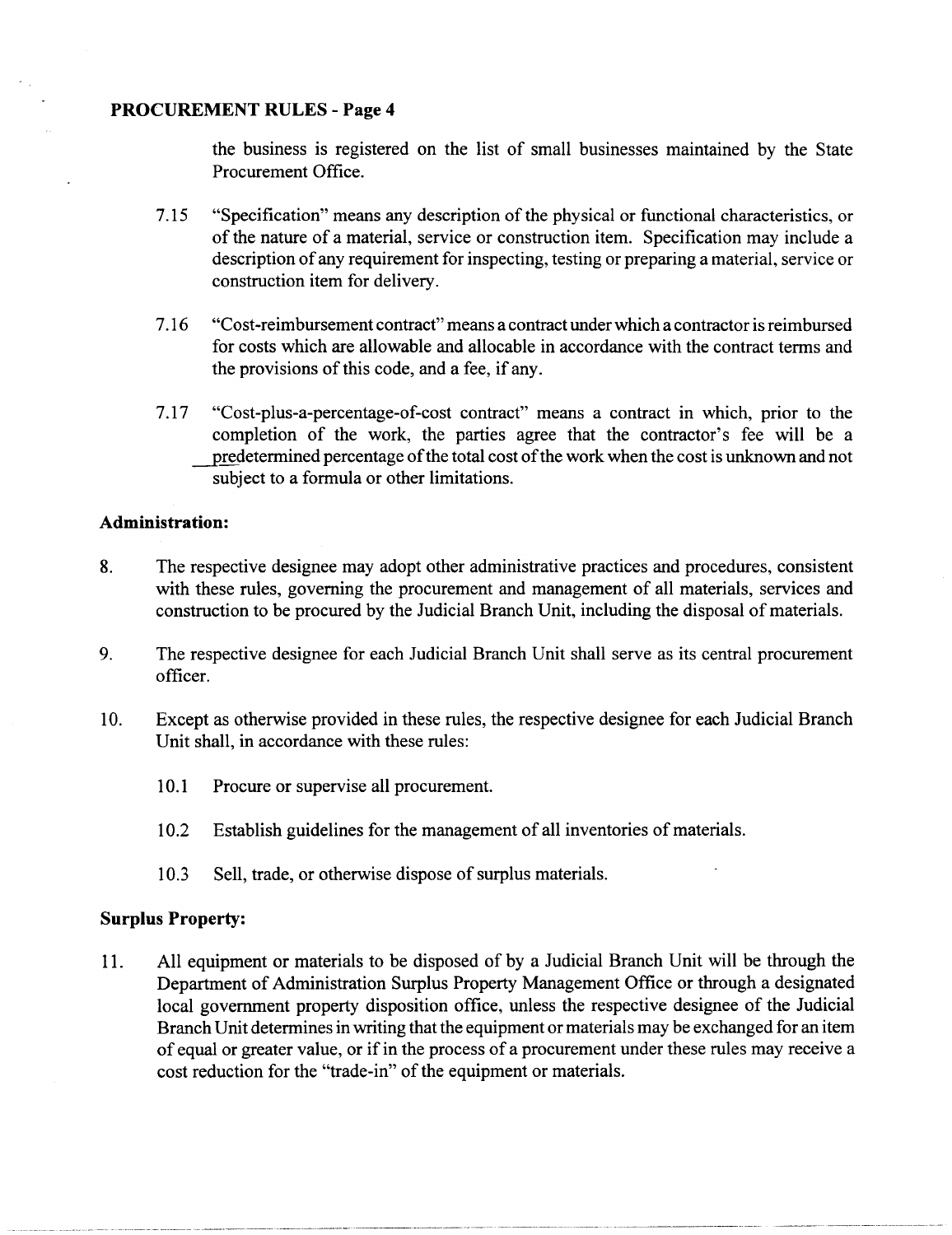### **Authority and Liability:**

- 12. The respective designee for each Judicial Branch Unit may delegate authority for administration of these rules to members of their staff.
- 13. Payment for any services valued at an aggregate amount of \$500.00 or more shall not be made unless pursuant to a written contract. Purchases to meet current procurement requirements for like materials or services shall not be artificially divided or fragmented to circumvent this rule.

A person who contracts for or purchases any material, services or construction in a manner contrary to the requirements of these rules is personally liable for the recovery of all public monies paid plus twenty percent of such amounts and legal interest from the date of payment and all costs and damages arising out of the violation of A.R.S. § 41-2616(A).

A person who intentionally or knowingly contracts for or purchases any material, services or construction pursuant of a scheme or artifice to avoid the requirements of these rules is guilty of a Class 4 felony according to A.R.S.  $\S$  41-2616(B).

A person who serves on an evaluation committee for an invitation for bids, request for proposals, or request for qualification shall disclose any interest in the procurement. The person shall sign a statement before reviewing bids or proposals that the person has no interest in the procurement other than that disclosed and will have no contact with any representative of the competing vendors related to the particular procurement during the course of evaluation of bids or proposals (until such time a contract is awarded), except those contacts specifically authorized by Rules 28, 36, and 39. The person shall disclose on the statement any contact unrelated to the pending procurement that the person may need to have with a representative of the competing vendors. A person who serves on an evaluation committee and who fails to disclose contact with a representative of the competing vendors or who fails to provide accurate information on the statement is subject to a civil penalty of at least one thousand dollars, but not more than ten thousand dollars.

The evaluation committee, through its chair, may seek technical information from persons outside the committee to obtain the expertise needed to make an informed choice.

14. For purposes of these rules and where applicable and consistent with these rules, the definitions contained in A.R.S. § 41-2531, Chapter 251, Laws of 1984, may be applied when suitable.

## **Competitive Sealed Bidding:**

- 15. Contracts shall be awarded by competitive sealed bidding, except as provided in these rules.
- 16. For competitive sealed bidding a document shall be prepared entitled "Invitation for Bids," which shall be made available to prospective bidders. This document shall include a purchase description, time and place for publicly opening the bids, and the evaluation criteria.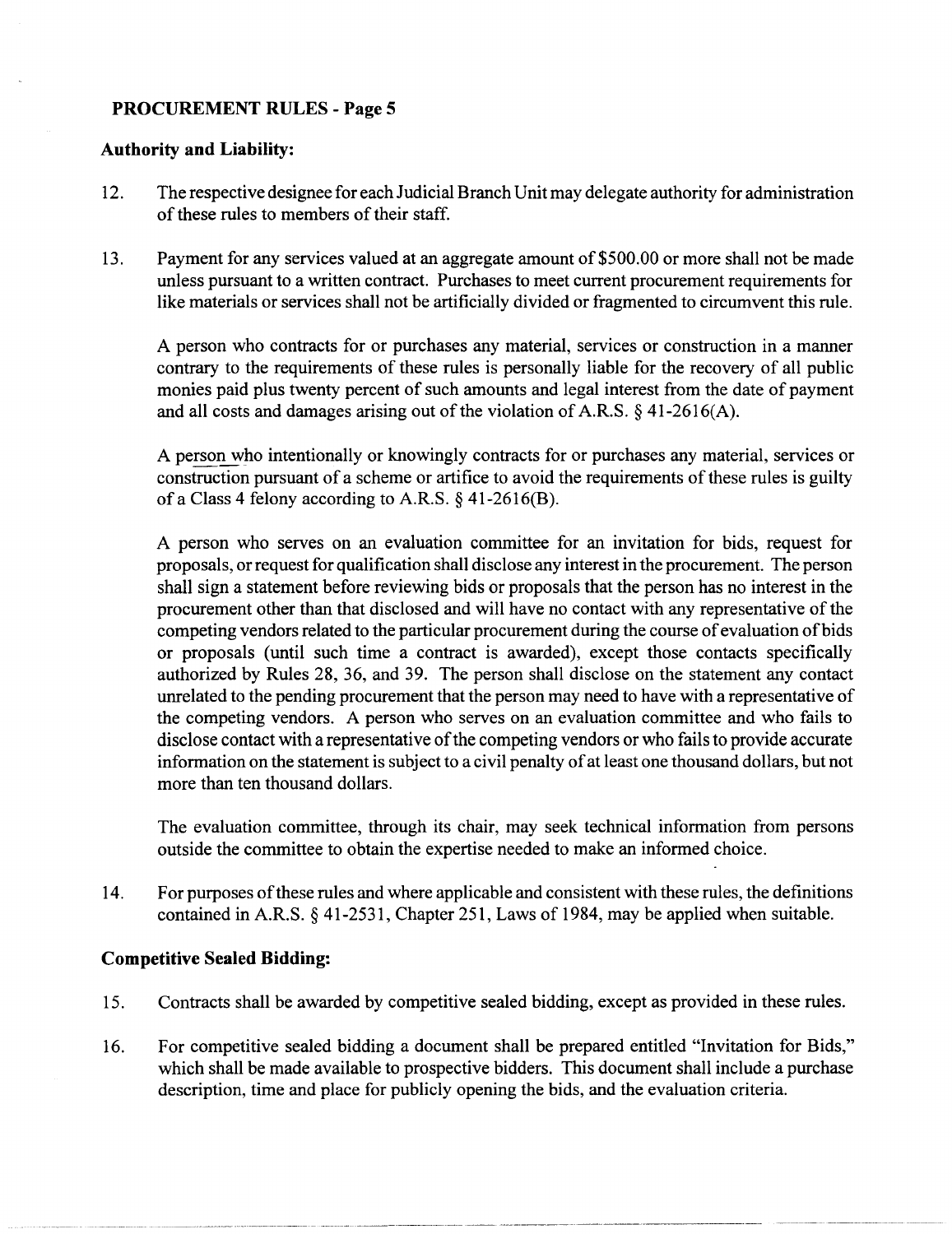- 17. Adequate public notice of the Invitation for Bids shall be given a reasonable time before the date set forth in the Invitation for opening of bids. Adequate notice may include publication one or more times in a newspaper of general circulation within a reasonable time before bid opening. If the Invitation for Bids is for the procurement of services other than those described in A.R.S. § 41-2513 and § 41-2578, such notice shall include publication in a newspaper within this state with an accumulated circulation of at least sixty-five thousand subscribers for two publications not less than six nor more than ten days apart. The second publication shall be not less than fourteen days before bid opening.
- 18. Bids shall be opened publicly at the time and place designated in the Invitation for Bids. The amount of each bid, together with the name of each bidder shall be recorded. This record shall be open to public inspection at the bid opening. The bids shall be open for public inspection after a contract is entered into. Where the bidder designates and the Judicial Branch Unit concurs, trade secrets or other proprietary data contained in the bid documents shall remain confidential.
- 19. Bids shall be unconditionally accepted without alteration or correction, except as authorized in Rule 20. Bids shall be evaluated based on the requirements set forth in the Invitation for Bids. No criteria may be used in bid evaluation that are not set forth in the Invitation for Bids.
- 20. Correction or withdrawal of erroneous bids before or within five days after bid opening, based on bid mistakes, may be permitted. In all other instances, after bid opening, no corrections in bid prices or other provisions of bids prejudicial to the interest of the Judicial Branch or fair competition shall be permitted. All decisions to permit the correction or withdrawal of bids, or to cancel awards or contracts based on bid mistakes, shall be supported by a written determination made by the respective designee of the Judicial Branch Unit.
- 21. The contract shall be entered into with the lowest responsible and responsive bidder whose bid conforms to all material respects to the requirements and criteria set forth in the Invitation for Bids and best meets the needs of the Judicial Branch Unit. The amount of any applicable transaction privilege or use tax of a political subdivision of this state is not a factor in determining the lowest bidder if a competing bidder located outside of this state is not subject to a transaction privilege or use tax of a political subdivision of this state. If all bids for a procurement exceed available monies and the low responsive and responsible bid does not exceed such monies by more than five percent, the Judicial Branch Unit may, in situations in which time or economic considerations preclude re-solicitation of bids, negotiate an adjustment of the bid price, including changes in the bid requirements, with the low responsive and responsible bidder, to bring the bid within the amount of available monies.
- 22. The multi-step sealed bidding method may be used if the respective designee of the Judicial Branch Unit determines, in writing, that it is not practical to initially prepare a definitive purchase description, which is suitable to permit a contractual agreement based on competitive sealed bidding. An Invitation for Bids may be issued requesting the submission of technical offers to be followed by an Invitation for Bids, limited to those bidders whose offers are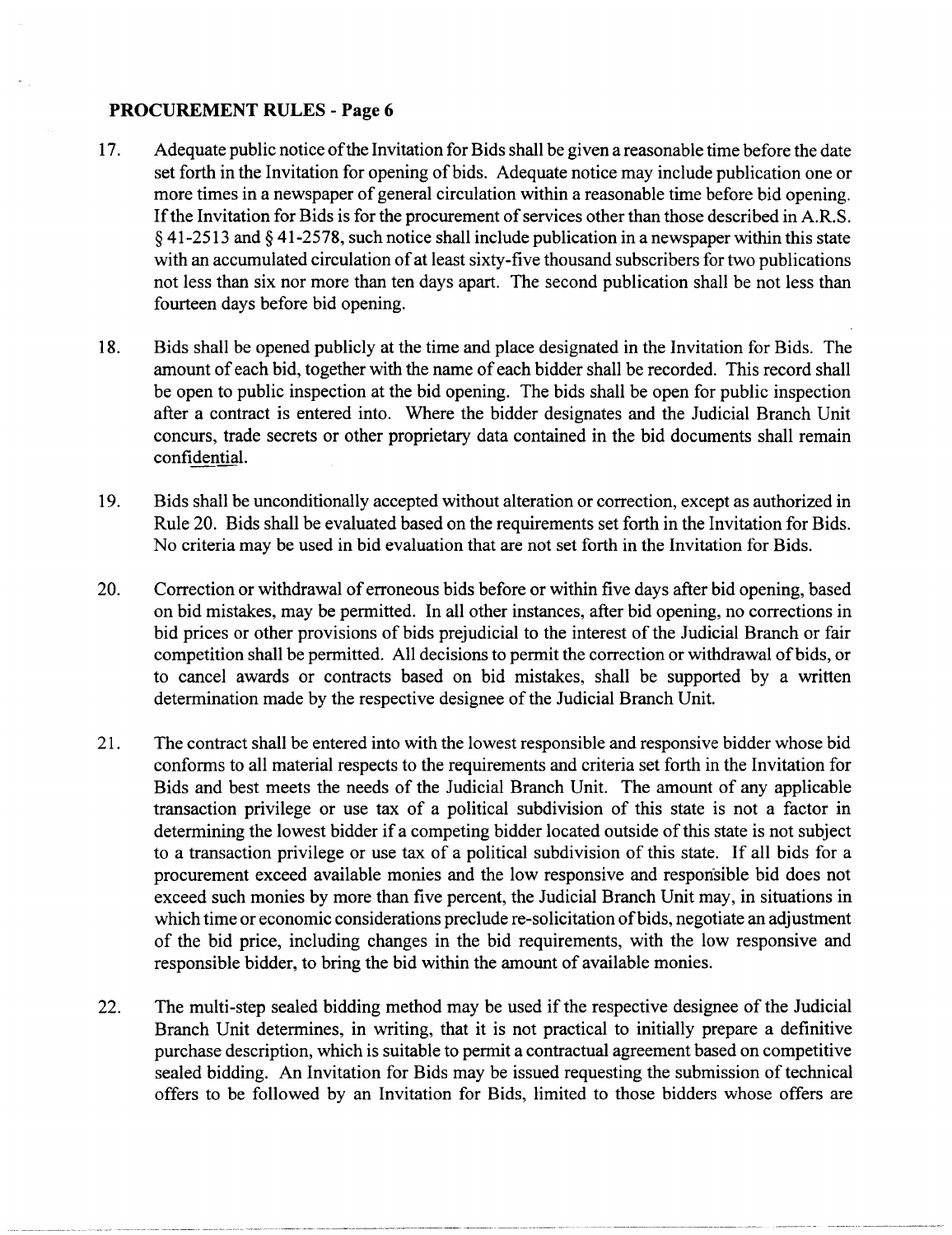determined to be acceptable under the criteria set forth in the first solicitation, except that the multi-step sealed bidding method shall not be used for construction contracts.

## **Competitive Sealed Proposals:**

- 23. If the respective designee of a Judicial Branch Unit determines in writing that the use of competitive sealed bidding is either not practicable or not advantageous to the Judicial Branch Unit, a contract may be entered into by competitive sealed proposals. The respective designee may determine that it is either not practicable or not advantageous to the Judicial Branch Unit to procure specified types of materials or services by competitive sealed bidding, except that the competitive sealed proposal method shall not be used for construction contracts.
- 24. Proposals shall be solicited through a Request for Proposals.
- 25. Adequate public notice of the Request for Proposals shall be given pursuant to Rule 17.
- 26. Proposals shall be opened publicly at the time and place designated in the Request for Proposals. The name of each offeror shall be publicly read and recorded. All other information contained in the proposal shall be confidential. so as to avoid disclosure of contents prejudicial to competing offerors during the process of negotiation. The proposals shall be open for public inspection after a contract is entered into. Where the bidder designates and the Judicial Branch Unit concurs, trade secrets or other proprietary data contained in the bid documents shall remain confidential.
- 27. The Request for Proposals shall state in advance the relative importance of price and other evaluation factors.
- 28. If provided for in the Request for Proposals, discussions may be conducted with responsible offerors who submit proposals determined to be reasonably susceptible to permit a contractual agreement for the purpose of clarification to assure full understanding of, and responsiveness to, the solicitation requirements. Offerors shall be accorded fair treatment with respect to any opportunity for discussion and revision of proposals, and such revisions may be permitted after submissions and before finalization of a contract for the purpose of obtaining best and final offers. In conducting discussions, there shall be no disclosure of any inforrriation derived from proposals submitted by competing offerors.
- 29. The contract shall be entered into with the responsible offeror whose proposal is determined in writing to be the most advantageous to the Judicial Branch Unit taking into consideration the evaluation factors set forth in the Request for Proposals and discussions pursuant to Rule 28. No other factors or criteria may be used in the evaluation. The amount of any applicable transaction privilege or use tax of a political subdivision of this state is not a factor in determining the most advantageous proposal if a competing offeror located outside this state is not subject to a transaction privilege or use tax of a political subdivision of this state.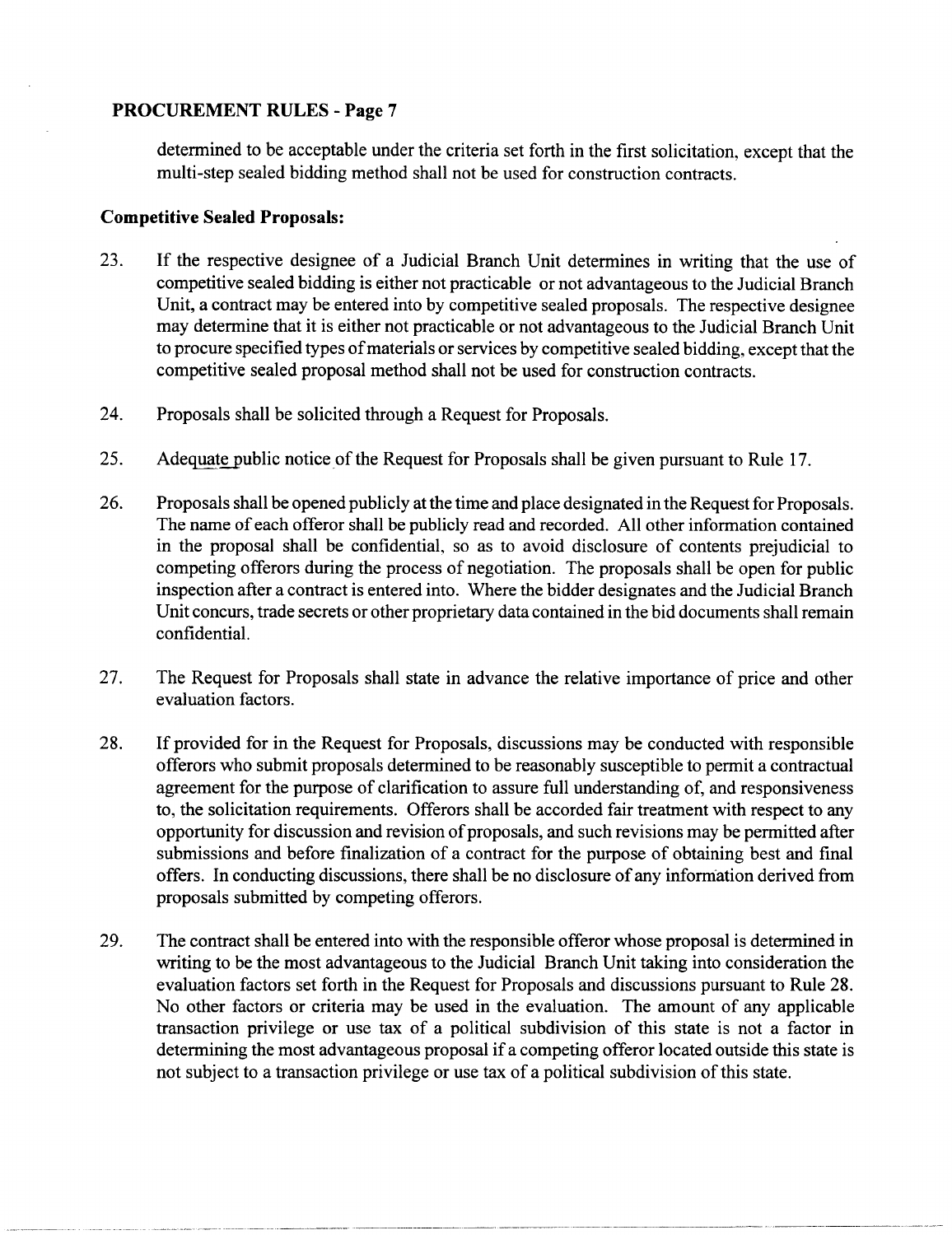### **Request for Qualification:**

- 30. If the respective designee of a Judicial Branch Unit determines in writing that the use of competitive sealed bidding or competitive sealed proposals is either not practicable or not advantageous to the Judicial Branch Unit, contracts may be entered into by issuance of a Request for Qualification. The respective designee may determine that it is either not practicable or not advantageous to the Judicial Branch Unit to procure specified types of services by competitive sealed bidding or competitive sealed proposals, except that the Request for Qualification method shall not be used for construction contracts.
- 31. Qualified respondents shall be solicited through a Request for Qualification.
- 32. The Request for Qualification method shall only be used for procurement of contracts for services in which no warranty, express or implied, is made by the Judicial Branch Unit to the contractor that any services will be purchased during the term of the contract. Contracts awarded pursuant to a Request for Qualification shall state that the services are being purchased only on an "as needed" basis and shall further be subject to the provisions of Rules 45 and 61.
- 33. The Request for Qualification shall state in advance all qualification criteria to be met by the respondent, which may include but are not limited to any licensing, certification, inspection or insurance requirements. Responses to the Request for Qualification shall also include detailed and specific information as to the services to be provided for the cost proposed and a complete explanation of how the proposed cost was determined.
- 34. Adequate public notice of the Request for Qualification shall be given pursuant to Rule 17.
- 35. Responses to a Request for Qualification shall be opened publicly at the time and place designated in the Request for Qualification. The name of each respondent shall be publicly read and recorded. All other information contained in the response shall be confidential, so as to avoid disclosure of contents prejudicial to competing respondents during the process of negotiation. The responses shall be open for public inspection after a contract is entered into. Where the respondent designates and the Judicial Branch Unit concurs, trade secrets or other proprietary data contained in the response shall remain confidential.
- 36. If provided for in the Request for Qualification, discussions may be conducted with qualified respondents who submit responses determined to be reasonably susceptible to permit a contractual agreement for the purpose of clarification to assure full understanding of, and responsiveness to, the qualification requirements. Respondents shall be accorded fair treatment with respect to any opportunity for discussion and revision of responses, and such revisions may be permitted after submissions and before finalization of a contract for the purpose of obtaining best and final offers. In conducting discussions, there shall be no disclosure of any information derived from responses submitted by competing respondents.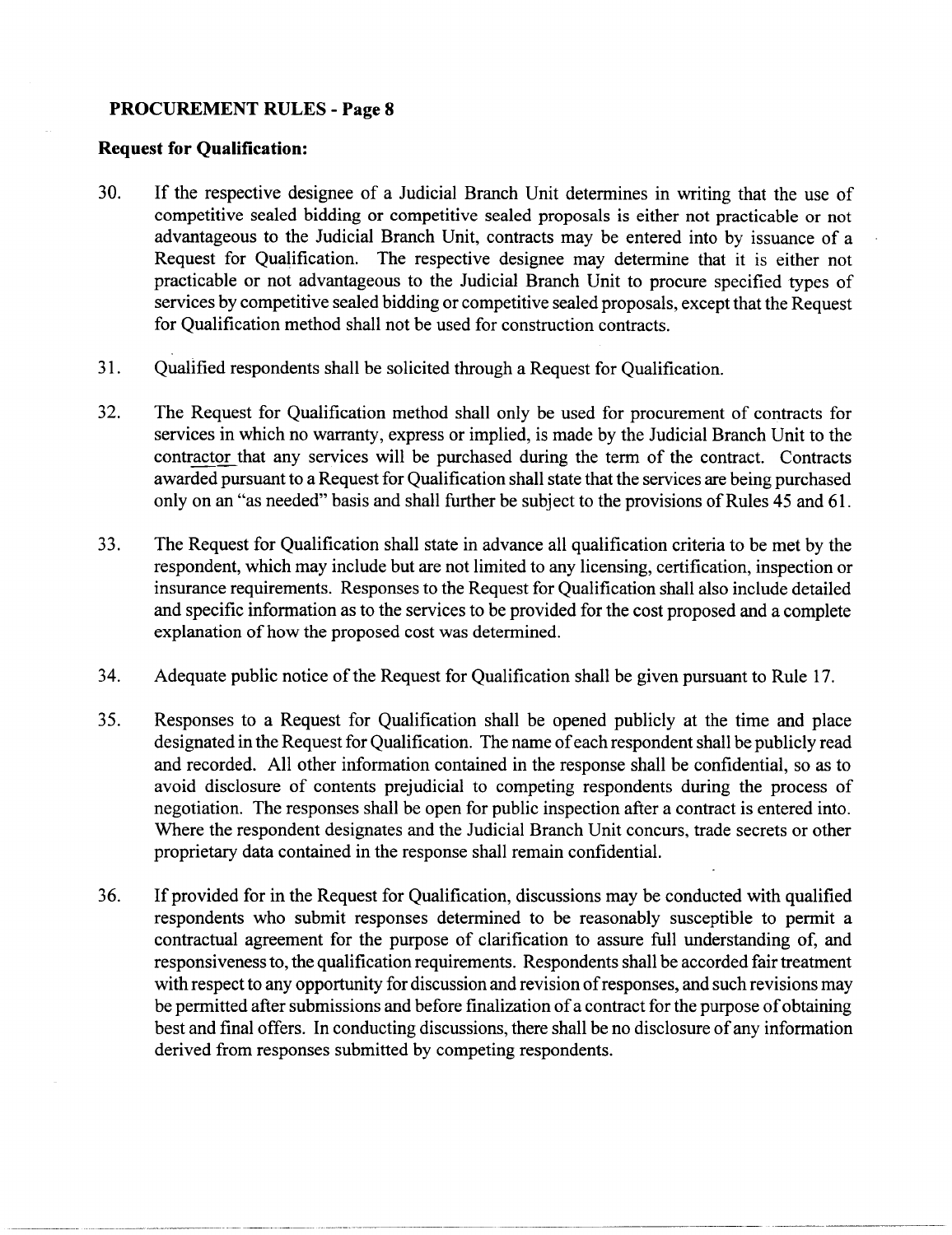37. The Judicial Branch Unit may enter into a contract with all or a specified number of respondents whose qualifications are determined in writing to best meet the qualification criteria of the Judicial Branch Unit, taking into consideration any evaluation factors set forth in the Request for Qualification and discussions pursuant to Rule 36. No other factors or criteria may be used in the evaluation. The amount of any applicable transaction privilege or use tax of a political subdivision of this state is not a factor in determining the most qualified respondent(s) if a competing respondent located outside this state is not subject to a transaction privilege or use tax of a political subdivision of this state.

## **Sole Source Procurement:**

38. A contract may be entered into for procurement without competition if the respective designee of the Judicial Branch Unit determines that no reasonable alternative sources exist. A written determination of the basis for the sole source procurement shall be included in the contract file.

# **Emergency Procurement:**

39. Notwithstanding any other provision of these rules, the respective designee may make or authorize emergency procurement if there exists a threat to public health, welfare, or safety or if an urgent and compelling situation exists that makes compliance with Rules 15 or 23 impracticable, unnecessary, or contrary to the public interest, except that such procurement shall be as competitive as is practicable under the circumstances. A written determination ofthe basis for the procurement and the reason for the selection of the particular contractor shall be included in the contract file.

## **Alternative Means of Procurement:**

40. Notwithstanding any other provision of these rules, when compliance with Rules 15 and 23 is impracticable, unnecessary, or contrary to the public interest the respective designee may adopt a written alternative means of procurement that is as competitive as is practicable for each specific type of purchase for which an alternative means of procurement is used.

## **Record of Sole Source and Emergency Contracts:**

41. The respective designee for each Judicial Branch Unit shall maintain a record listing all contracts in excess of seventy-five thousand dollars made under Rules 38 or 39 for a minimum of five years. The record shall contain each contractor's name, the amount and type of each contract, and a general description of the materials, services, or construction procured under each contract.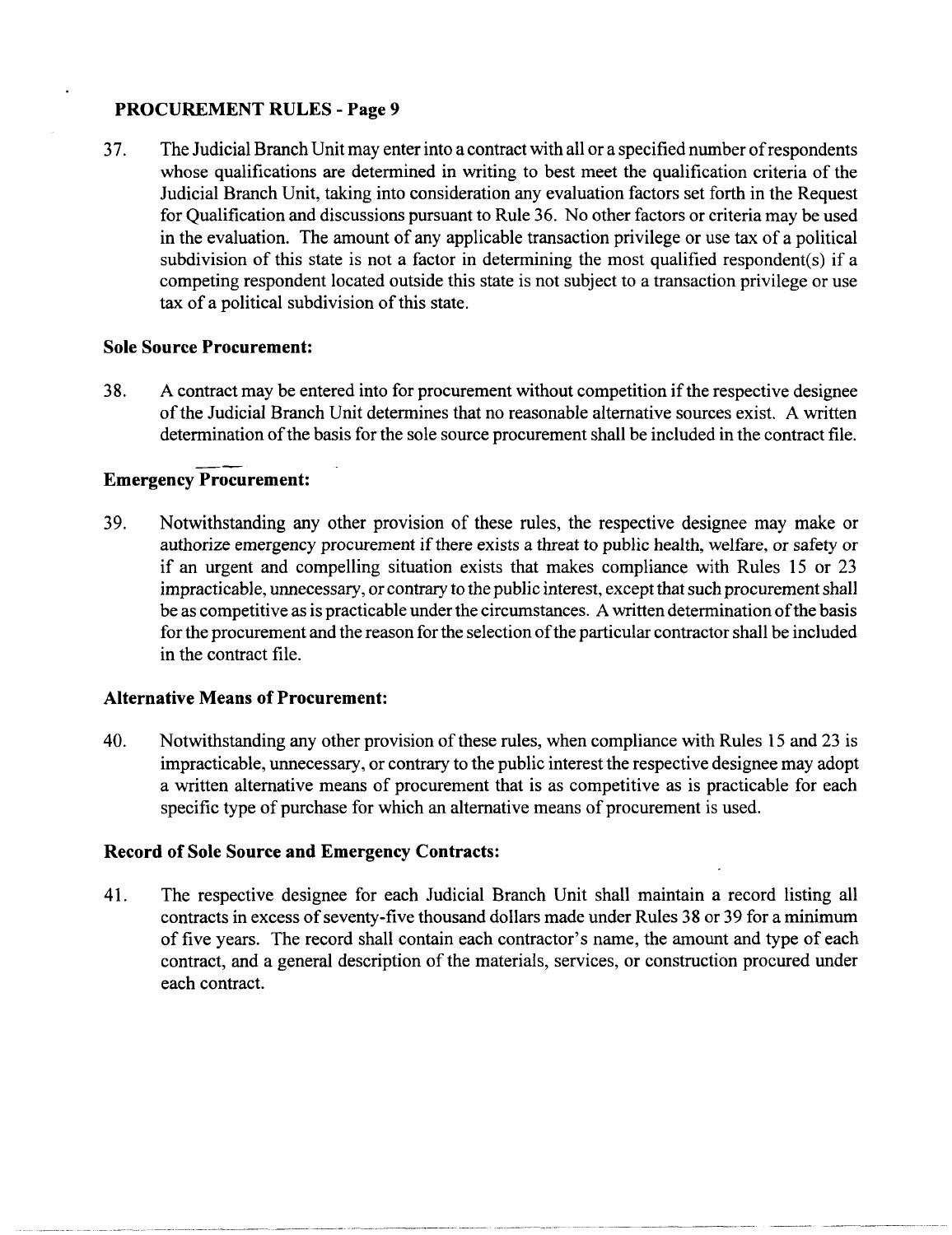### **Rejection or Cancellation:**

42. An Invitation for Bids, Request for Proposals, or Request for Qualification may be canceled or any or all bids or proposals may be rejected in whole or in part, as may be specified in the solicitation if it is in the best interest of the Judicial Branch Unit.

### **Non-Responsibility:**

43. A written determination of non-responsibility of a bidder or offeror may include, but not be. limited to, the unreasonable failure of a bidder or offeror to promptly supply information in connection with an inquiry with respect to responsibility. A finding of non-responsibility shall constitute grounds for rejection of the bid or offeror. A finding of non-responsibility shall not be construed as a violation of the rights of any person.

## **Bid and Performance Security:**

44. A Judicial Branch Unit may require the submission of security to guarantee faithful bid and contract performance. The amount and type of security required for each contract shall be in the sole discretion of the Judicial Branch Unit except as provided for construction contracts in Rule 58. The requirement for security shall be included in the Invitation for Bids or Request for Proposals.

## **Cost or Pricing Data:**

45. For purposes of these rules, and where applicable and not inconsistent with these rules, the provisions of A.R.S. § 41-2543, Chapter 251, Laws of 1984, may be applied.

## **Contract Form:**

- 46. Subject to the limitations of these rules, any type of contract that will promote the best interests of the Judicial Branch may be used, except that the use of a cost-plus-a-percentage-of-cost contract is prohibited. A cost-reimbursement contract may be used only if a determination is made in writing that such contract is likely to be less costly to the Judicial Branch than any other type or that it is impracticable to obtain the procurement required except under such a contract.
- 47. No cost -reimbursement contract shall be used unless the proposed contractor certifies in writing that the contractor's accounting system is adequate to allocate costs, and the Judicial Branch Unit is satisfied as to the validity of the certification.

## **Multi-year Contracts:**

48. Unless otherwise provided by law, a contract for materials or services may be entered into for a period of time exceeding one year, provided the length of any contract exceeding one year and conditions of renewal or extension, if any, are included in the solicitation and monies are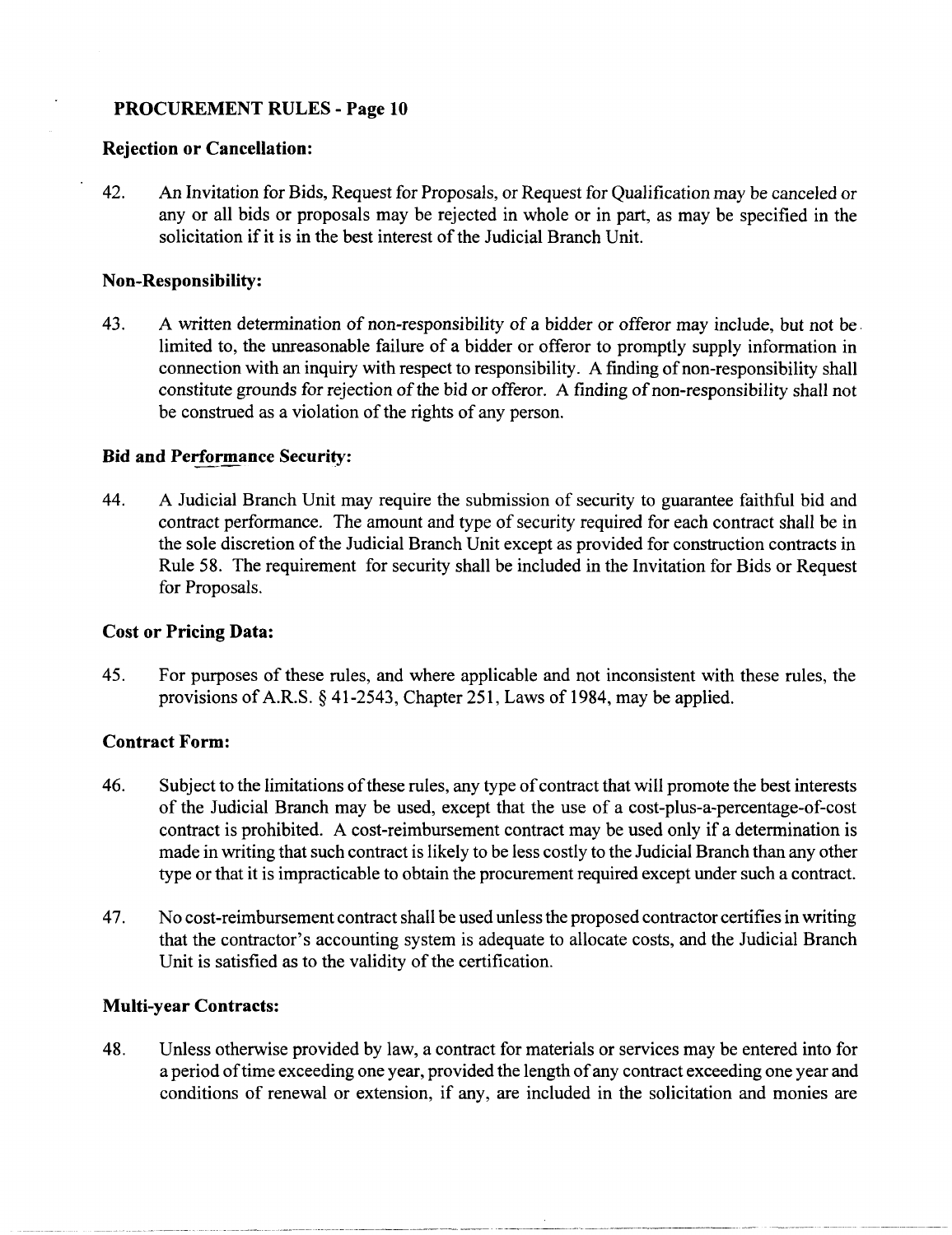available for the first fiscal period at the time of contracting. The respective designee of the Judicial Branch Unit shall determine in writing that such a contract would be advantageous to the Judicial Branch. Contracts exceeding one year shall be subject to the provisions of Rules 49 and 50.

- 49. Contracts having a duration exceeding one year shall be utilized only if the respective designee of the Judicial Branch Unit determines in writing that requirements giving rise to the contract are reasonable and continuing, and such a contract, in their best judgement, will serve the best interests of the Judicial Branch Unit by encouraging effective competition or otherwise promoting economies in procurement and expenditures.
- 50. If monies are not appropriated or otherwise made available to support continuation of performance in a subsequent fiscal period, the contract shall be canceled. Subject to the availability of funds, costs for materials and services rendered to the date of cancellation, and cancellation costs, may\_be paid pursuant to the terms of the contract.

## **Inspection, Records and Audit:**

- 51. The Judicial Branch Unit may at reasonable times inspect or cause to be inspected the part of the plant or place of business of a contractor or any subcontractor that is related to the performance of any contract or proposed contract.
- 52. A Judicial Branch Unit may, at reasonable times and places, audit or cause to be audited the books and records of any person who submits cost or pricing data as provided in these rules to the extent that the books and records relate to the cost or pricing data. Any person who receives a contract, change order or contract modification for which cost or pricing data is required shall maintain the books and records that relate to the cost or pricing data for five years from the date of final payment under the contract, unless a shorter period is otherwise authorized in writing by the respective designee of the Judicial Branch Unit.
- 53. A Judicial Branch Unit is entitled to audit, or cause to be audited, the books and records of a contractor or any subcontractor under any contract or subcontract to the extent that the books and records relate to the performance of the contract or subcontract. The books and records shall be maintained by the contractor for a period of five years from the date of final payment under the prime contract and by the subcontractor for a period of five years from the date of final payment under the subcontract, unless a shorter period is otherwise authorized in writing by the respective designee of the Judicial Branch Unit.
- 54. All procurement records shall be retained and disposed of by each Judicial Branch Unit in accordance with records retention schedules adopted by the Administrative Director of the Courts.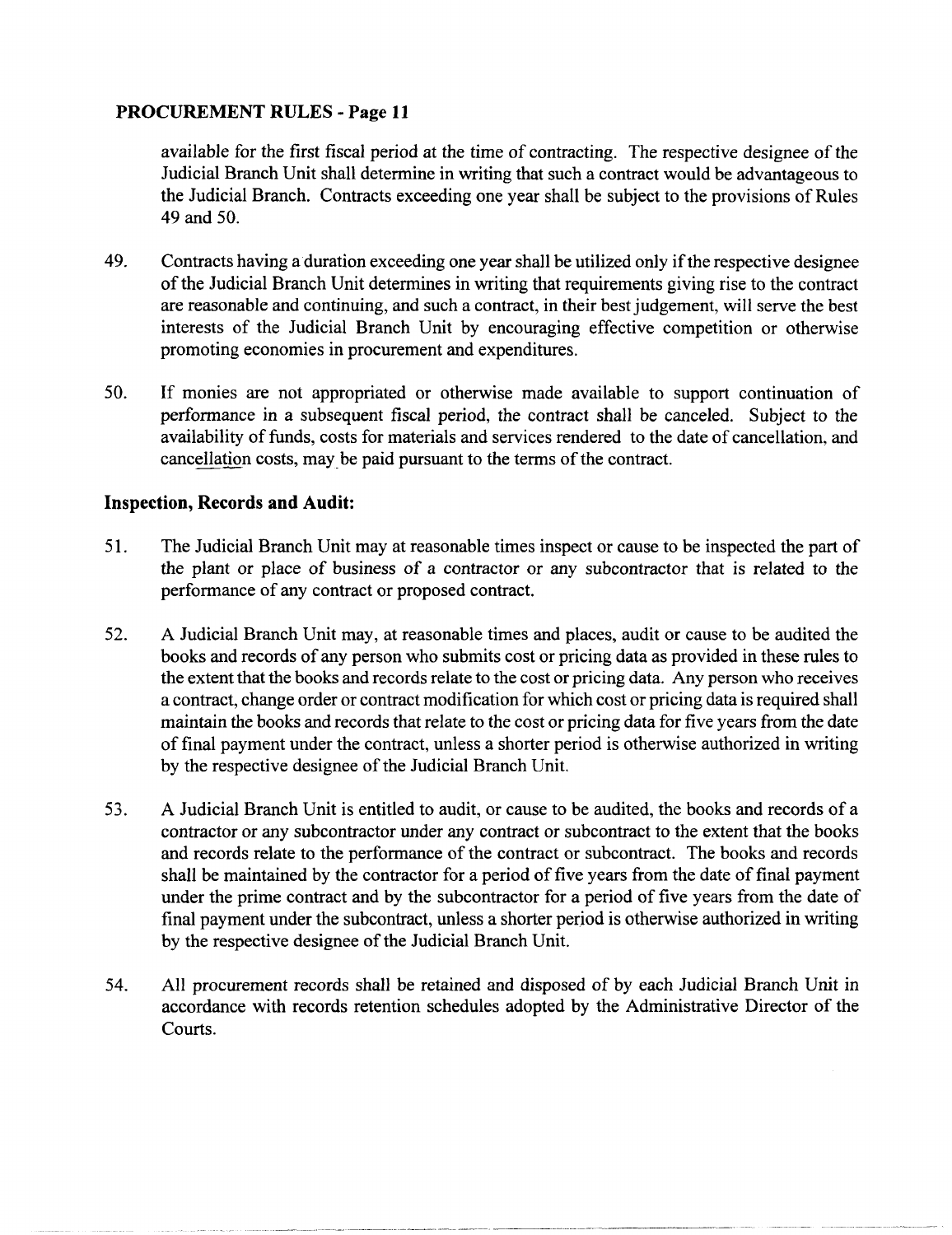## **Specifications:**

- 55. A Judicial Branch Unit may prepare and use its own specifications and may obtain advice and assistance from personnel of agencies in the development of specifications.
- 56. All specifications shall seek to promote overall economy for the purposes intended and encourage competition in satisfying the Judicial Branch's needs and shall not be unduly restrictive.
- 57. All specifications, including those prepared by architects, engineers, consultants and others for public contracts, shall seek to promote overall economy for the purposes intended and encourage competition in satisfying the Judicial Branch's needs and shall not be unduly restrictive.

## **Construction** and Professional **Services:**

- 58. For purposes of these rules and where applicable and not inconsistent with these rules, construction contracts in excess of the amount stated in Rule 62 are governed by the provisions of A.R.S. § 41-2573 through § 41-2577.
- 59. Architect, engineer, assayer, geologist, landscape architect and land surveying services shall be procured as provided for in these rules.
- 60. Contracts for services shall be on the basis of demonstrated competence and qualifications for the types of services required and at fair and reasonable prices.
- 61. For the purposes of these rules, contracts for reimbursement of costs shall identify what costs are to be reimbursed, and the amount, or the method or rate by which the amount shall be computed.

# **Exception for Contracts \$25,000 or Less:**

62. Any procurement of each Judicial Branch Unit that does not exceed an aggregate dollar amount of twenty-five thousand dollars is exempt from the requirements of Rules 15 and 23, except that procurement shall be as competitive as is practicable under the circumstances. Procurement requirements shall not be artificially divided or fragmented so as to qualify under this rule and to circumvent the source selection procedures required by Rules 15 and 23. For purposes of these rules, "aggregate" shall mean the sum of any existing, current procurement requirements for like materials or services. Procurement of \$25,000 or less shall utilize the procedures outlined in Rule 64 and are exempt from the sealed bidding or RFP requirements of Rules 15 and 23.

Any procurement that does not exceed an aggregate amount of less than ten thousand dollars shall be, where practicable, from small businesses. It is declared to be impracticable to procure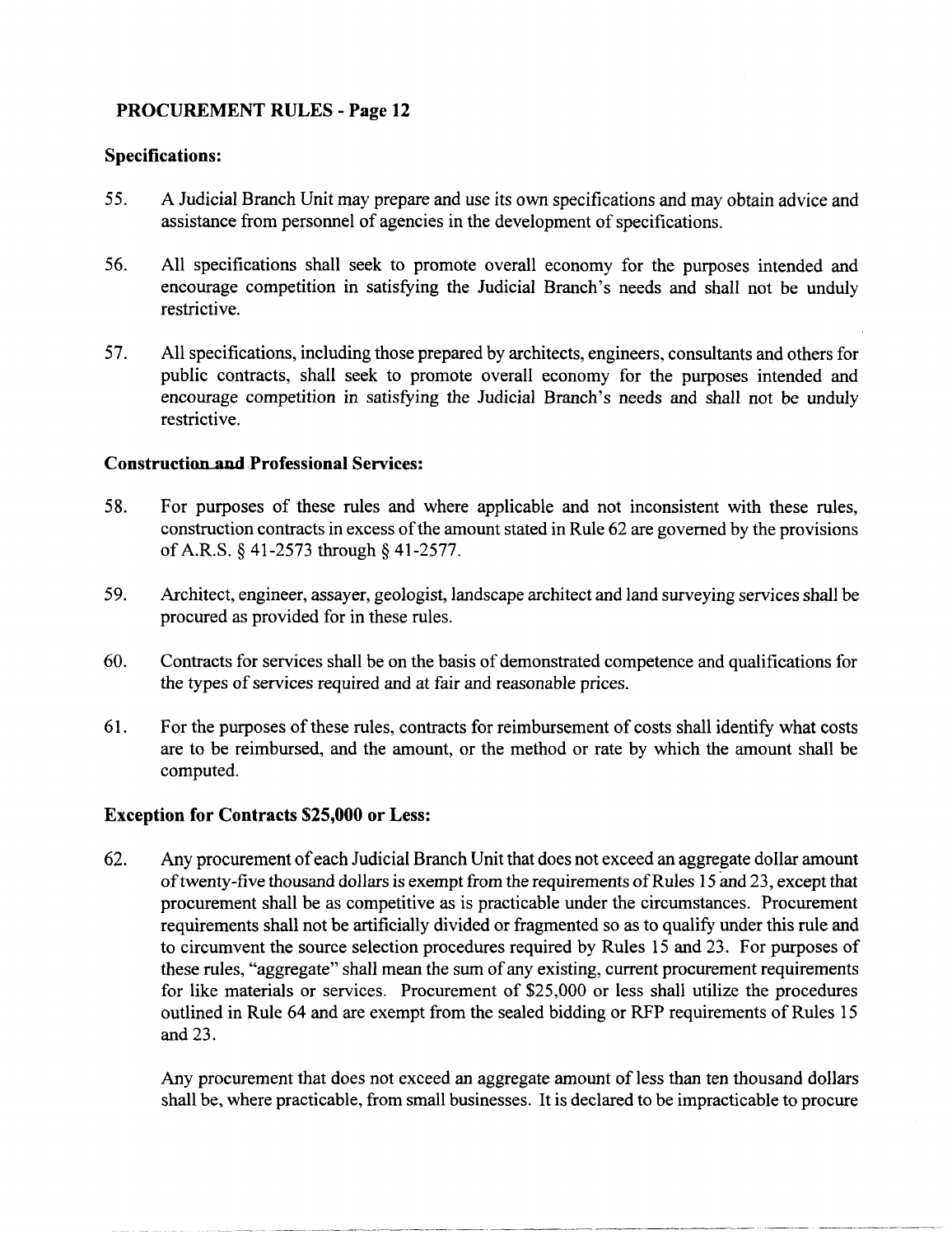from a small business under Rules 38 and 39 when purchases are not expected to exceed \$1,000 or, when it is not the best, most economical, most effective, most efficient, or most convenient way to conduct official business.

## Certain Purchases **in** Excess of \$25,000:

63. Unless otherwise exempted, a procurement having an aggregate amount of more than \$25,000 shall follow the procedures of Rule 15 (IFB) or Rule 23 (RFP). For purposes of procurement rules, "aggregate" shall mean the sum of any existing, current procurement requirements.

It is sometimes difficult to determine what items are included in a procurement for purposes of determining the \$25,000 threshold. While projects are not always clear, the following examples are illustrative:

# 63.1 Office Supplies

Ifthe amount of office supplies being ordered at one time exceeds \$25,000, the purchase would need to be bid. Thus, if we are selecting a vendor for the purpose of buying paper or office supplies for all departments for the entire year, and the total cost will exceed \$25,000, then the purchase should be bid because the procurement was for the entire year. This is true even if periodic orders and deliveries of general office supplies do not exceed \$25,000. Individual, unique purchases of office supplies that may not be available from the contract vendor and do not exceed \$25,000 would not need to be bid (even if at the end of the year they totaled more than \$25,000). The key here is to determine "what is it I am procuring?", a one-time purchase of less than  $$25,000$  or a vendor to provide supplies for the year where the value of the contract will exceed \$25,000.

# 63.2 Video Tape Projects

If each video tape produced is an independent product, the cost of each tape shall be used in determining whether to bid. For example, if three tapes are to be produced in one year on three different subjects at three different times, each costing \$9,000, then they would not require sealed bids. If you will produce three tapes-all on one subject, as part of a series for a total cost of \$27,000, then you would bid the project.

# 63.3 Outside Printing

If the cost to produce a newsletter is \$5,000 per issue and you plan to send six issues and you want a vendor to print, mail, etc., then you would be required to bid since the procurement is for a single project (six issues of the newsletter). If throughout the year you have six separate printing projects, each costing \$5,000, you would not be required to bid.

----~------------- -------------- --~----------.. --------------- ---------------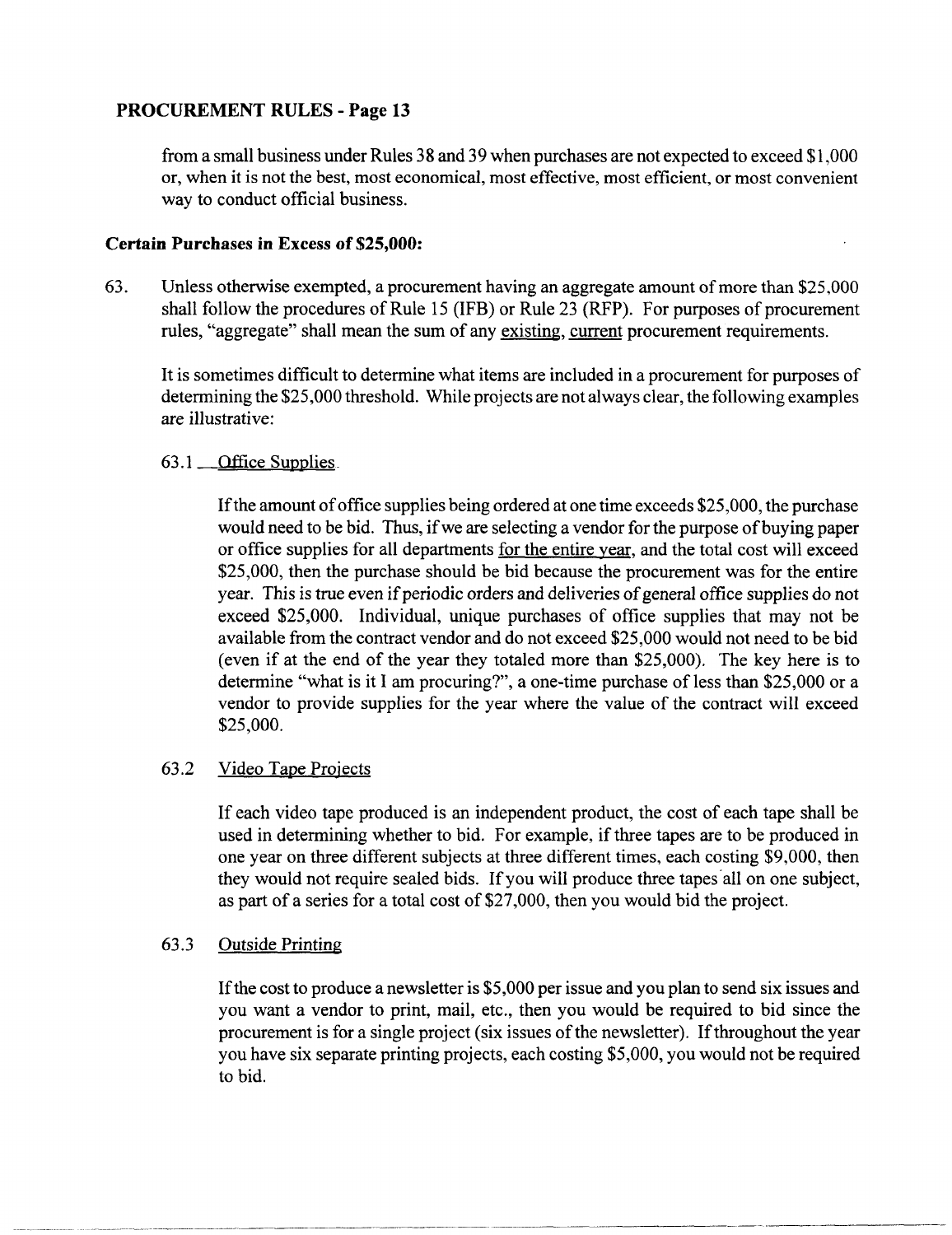## 63.4 Projects

Example: You are assigned to organize and equip a new mailroom. Purchases should not be artificially divided to bring the amount below \$25,000; however, in completing a project, there are logical, reasonable divisions of costs that can be made.

This project includes construction (walls, counters, etc.), purchasing of equipment (scale, postage meter, etc.), furniture (desk, chair), and supplies (paper, pencils, etc.). You do not need to aggregate all of those items to determine the \$25,000 threshold. Construction should be seen as a purchase, mail equipment as another purchase, and furniture another. If the construction amount exceeds \$25,000, then it should be bid. The same is true for the mailing equipment. However, if the construction will cost  $$16,000$  and the mailing equipment  $$17,000$ , then the procedures for purchases of less than \$25,000 could be followed.

There should be a logical division of purchases when completing a project. It would not be acceptable to divide the purchasing of the mailing equipment (scale, postage machine, etc.) if collectively these items cost more than \$25,000.

## 63.5 In General

Nothing in these guidelines is meant to require the purchasing of non-compatible equipment. The ability of new equipment to be compatible with existing equipment may be considered when making purchasing selections.

If there is a threat to the public health, welfare, or safety, or if an urgent and compelling situation exists that makes compliance with bidding requirements impractical, unnecessary or contrary to the interest of the Judicial Branch, approval may be granted to waive the bidding requirements. If you believe such a situation exists, contact the procurement officer for assistance in securing the necessary approval. If you cannot determine if your project should be subject to the formal competitive process, contact the procurement officer for a determination.

Nothing in this policy shall preclude the use of sealed bids (or RFPs) for procurement of less than \$25,000 if desired.

## **Purchases Not Exceeding an Aggregate Amount of \$25,000**

- 64. Purchases that do not exceed an aggregate dollar amount of \$25,000 are exempt from the requirements of Rules 15 and 23, but shall be made according to the following procedures:
	- 64.1 Purchases estimated to cost between \$10,000 and \$25,000 require written quotations from at least three vendors selected by the purchaser.

------.- .---... ---~-.. ----.-.~--.-